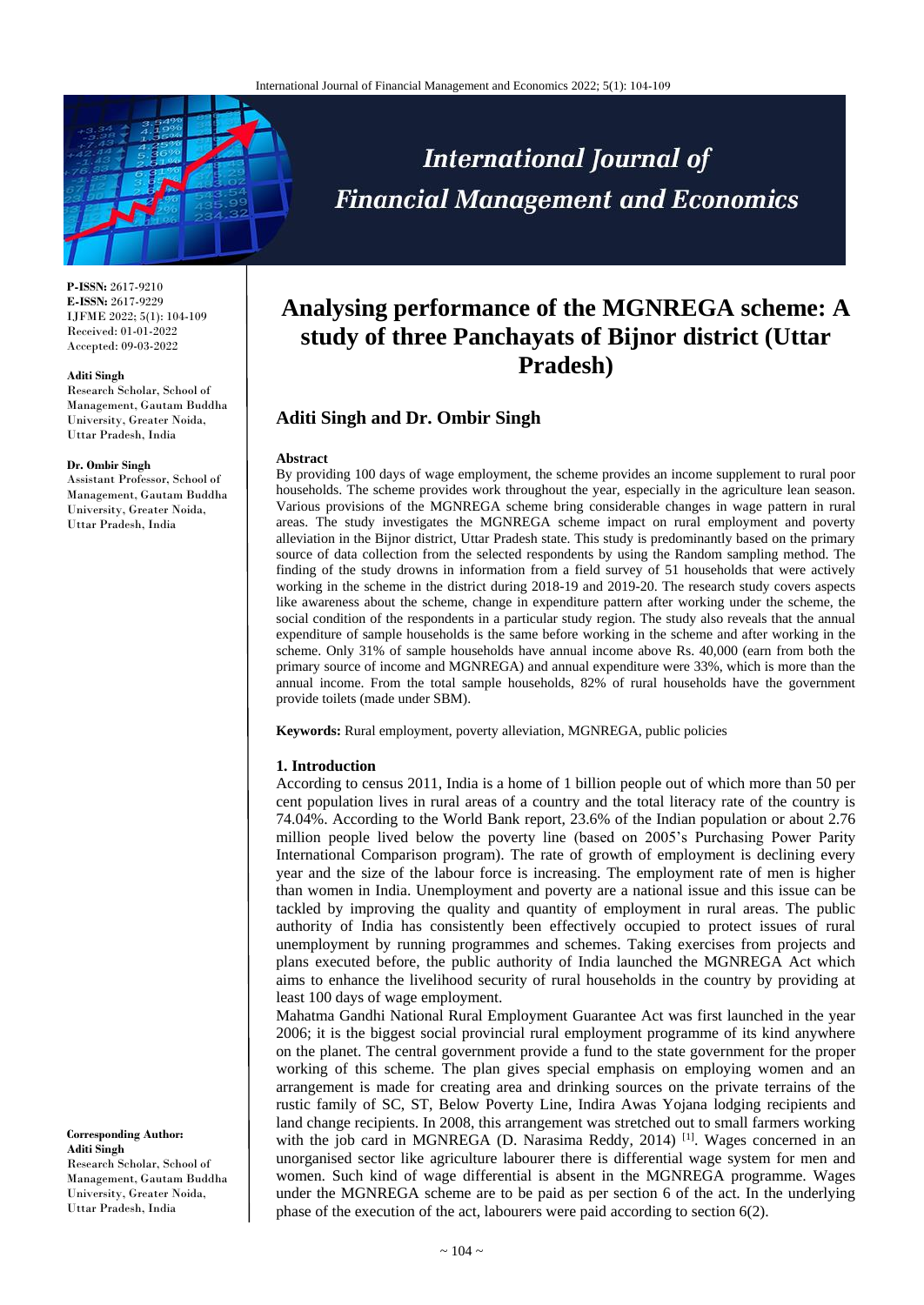In January 2009, the central government-initiated section 6(1) and delinked MGNREGA wages from the minimum wage act (Aggarwal, 2017)<sup>[2]</sup>.

The government had taken an initiative to provide skill training for specialised work. The Ministry of Rural Development would provide training to workers enrolled in MGNREGA for better employment opportunities. The MGNREGA scheme provides 100 days of work in a year to each grown-up individual who will accomplish easy-going work. This scheme provides work to both skilled and unskilled labour. In Financial Year 2018-2019 there are a total of 2,593,872 skilled.

Indian workers working under the MGNREGA scheme, out of this only 428,910 female skilled workers. And there is total 1,773,585 semi-skilled Indian workers working in MGNREGA scheme, only 554441 female workers working as semi-skilled workers. MGNREGA scheme is the only employment opportunity where rural women get unskilled labour work.

## **MGNREGA in Uttar Pradesh**

According to census 2011, Uttar Pradesh is the most populated state of India with a population of 19.96 crores. The success of MGNREGA depends on the performance of an individual state. In the first phase of MGNREGA scheme was launched simultaneously in 22 districts of Uttar Pradesh. In 2007-08 as a part of phase II, the scheme was extended to 17 more districts and in 2008-09 it was extended to remaining districts of U.P. At present Uttar Pradesh state consist of 75 districts, 823 blocks and 58,906 Panchayats with an area of 243,286 sq km. It is the largest state in term of population. Many research studies have been placed in Uttar Pradesh on various aspects of the MGNREGA scheme. Table 1 shows the performance of the program at the state level from 2017-18 to 2019-20.

|                                                   | 2017-2018   | 2018-2019     | 2019-2020    |
|---------------------------------------------------|-------------|---------------|--------------|
| No. Of household issued job card                  | 154,68,902  | 161,71,702    | 165, 10, 943 |
| Total number of the household demanded employment | 56,45,415   | 58, 36, 403   | 60,44,600    |
| Total number of the household provided employment | 48,59,995   | 50,45,063     | 51,16,471    |
| Total number of person days provided employment   | 181,515,492 | 212, 132, 765 | 223,734,715  |
| Number of families completed 100 days work        | 42,518      | 71,995        | 89,007       |
| Wage rate                                         | Rs. 175     | Rs. 175       | Rs. 182      |
| Percentage of work completion rate                | 94.53       | 74.53         | 14.92        |

**Source:** www.nrega.nic.in.

As we can see in table 1, the total number of the household issued with job card is increasing every year. But the total number of the household provided employment is less than the total number of the household demanded employment. In all three years (2017-18, 2018-19 and 2019-20) the household demand for employment is high but employment is not provided according to the demand. The average wage rate for the year 2017-18 and 2018-19 was same as Rs. 175, the wage rate in the year 2019-20 has been increased with Rs 7 which is Rs. 182. According to the programme, it must provide 100 days of wage employment to rural households but it is not fulfilled particularly. In U.P, a number of families completed 100 days wage employment is very less, in the year 2017-18 only 42,518 families completed 100 days work out of 48,59,995 and in the year 2019-20, total 89,007 families completed 100 days work out of 51,16,471. The total number of person-days provided the employment is 181,515,492 in the year 2017-18, 212,131,764 in the year 2018-19 and 223,734,715 in the year 2019-20. The total number of person-days provided employment has increased with 11,601,950 from 2018-19 to 2019-20. Percentage of work completion rate is decline every year from 2017 to 2020. The percentage of work completion is a decline from 94.53 (2017-18) to 74.53 (2018-19) and again it is declined from 74.53 (2018-19) to 14.92 (2019-20).

## **Background**

There is a positive connection between the MGNREGA programme execution of a state and its destitution positions and proficiency level. This correlation says that a greater literacy level has greater awareness about the scheme and are positively correlated with the MGNREGA performance of the state (Farooquee, 2013)  $[3]$ . The success of the MGNREGA scheme depends on how effectively local state

agencies implementing the scheme. Implementing authorities need to be trained properly so that cost-benefit analyses are done when the project is undertaken.

Agriculture wages for both male and female have increased across all over the country. The rate in female farming compensation has been a lot higher than male wages. The MGNREGA avoids work during agriculture peak season and provides work during the lean season. MGNREGA impacts the labour market in all parts of the country. By providing 100 days work at a minimum wage rate the average duration of migration declined (D Narasimha Reddy,  $2014$ )<sup>[1]</sup>.

MGNREGA has essentially cut down the migration level in rustic regions of the district, holding the provincial workforce for use in the neighbourhoods. During top agrarian seasons, there will be a befuddle between the work market interest. The presentation of NREGS has unquestionably broadened this hole. Clearly, because of work shortage and higher wages, the ranchers have been constrained to either delay or amaze the horticultural activities (K. Kareemulla, 2013)<sup>[4]</sup>. People who belong to SC, ST are more-keen to do MGNREGA work because MGNREGA scheme helps them to fulfil their basic needs of consumption, children's education and small savings by providing work in agriculture lean season (R. Kurinjimalar,  $2017$ ) <sup>[5]</sup>. People of backward class are regularly participating in the scheme as compare to general cast people. The financial state of family consistently working under the scheme is impressively poor than of the other family of rustic region. Giving just untalented difficult work through the plan doesn't appear to be a solid thought over the long run. Arrangement for the semi-skilled and skilled laborers ought to be fused into the Scheme (Prattoy Sarkar, 2011) [6] . The NREGA gives a social floor to pay and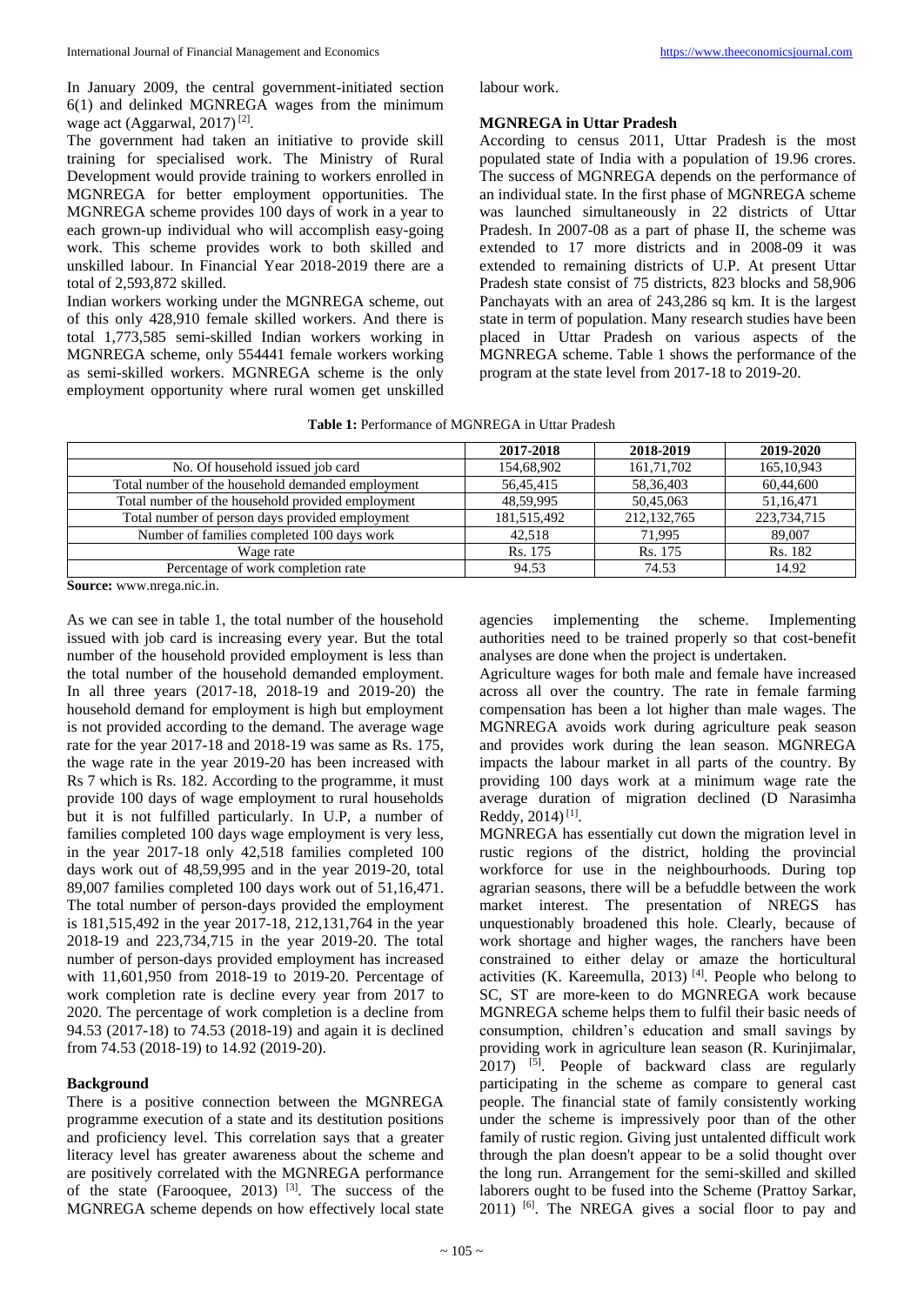utilization and presents solidness in yearly family pay. By expanding the disposable income of poor households, the NREGA makes the conditions for a utilization-based development way. It additionally advances the cooperation of the neighbourhood individuals and the poor in the selection of resources to be made. The NREGA is a government program where wages are relied upon to be the least wages as opposed to the not exactly least wages paid by private agrarian land masters will push up ladies' wages in farming (Sukti Dasgupta, 2010) [7] .

# **Methodology**

# **Data source**

The current investigation depends on both primary and secondary data. The effect of the MGNREGA scheme on rural employment and poverty alleviation has been analysed based on data collected from 51 households that were working actively in the year 2019-20 and 2018-19. The information was gathered by the specialist through an structured questionnaire from November 2019 to December 2019. The secondary data used in this paper have been collected from MGNREGA website (www.nrega.nic.in).

## **Sampling design**

A total of 51 households (November 2019- December 2019) working actively in the year 2019-20 and 2018-19 in Nehtaur block of Bijnor district (U.P). There are 12 blocks in the Bijnor district; Nehtaur is the block where participation of workers in MGNREGA is very low. The household getting 100 days employment is very low during (2018-19 and 2019-20). The sample of 51 respondents is taken from three panchayats of Nehtaur block (Mahmoodpur Milak, Salempur, Shahkrampur Giladi).

| <b>Panchavats (Block-Nehtaur)</b> |  |
|-----------------------------------|--|
| Mahamoodpur milak                 |  |
| Shahkrampurgiladi                 |  |
| Salempur                          |  |
| Total                             |  |

**Source:** Field survey

## **Methods and Tools**

The study makes estimates of the economic impact of the MGNREGA scheme on socio-economic background, awareness level among the respondents and change in income and expenditure pattern of rural household after working in the scheme by calculating percentage and frequencies, median and mode. Percentage and frequency are calculated for categorical data (nominal scale data), median and mode are calculated for ordinal scale data which is the income and expenditure of the sample household.

## **Discussion**

The socio-economic background of the sample household has a great significance on the working of any employment generation scheme. These characters were indicated through the social group, gender, age, marital status, housing condition, sanitation, electricity connection, sources of drinking water, the primary occupation of sample household and family size. The mean value of total family size is 5.37. Out of a total of 51 respondents, 41% are male and 59% are females. As respects, the age gatherings of the members, the most elevated support is from the age gathering of over 45

years establishing 47% followed by 41-45 years and afterwards by 31-35 age gathering. Again, married respondents comprise 94% of the complete MGNREGA labourers, trailed by widow which is 6% of the all-out cooperation. With regard to occupation, 43% of the respondents are agricultural labour, 16% of the respondents are non-agricultural labour, 22% are having own farms so they are working in their own farms and 12% of the respondents are house-makers and remaining 6% are working as both agricultural and non-agricultural (on the basis of availability).

**Table 3:** Socio-Economic background of sample households

| <b>Particulars</b>                            | Percentage |  |  |  |
|-----------------------------------------------|------------|--|--|--|
| Gender                                        |            |  |  |  |
| Male                                          | 41%        |  |  |  |
| Female                                        | 59%        |  |  |  |
| Social group                                  |            |  |  |  |
| $\overline{SC}$                               | 88%        |  |  |  |
| OBC                                           | 12%        |  |  |  |
| Age of the respondents                        |            |  |  |  |
| 18-25                                         | 2%         |  |  |  |
| $26 - 30$                                     | 10%        |  |  |  |
| 31-35                                         | 14%        |  |  |  |
| 36-40                                         | 10%        |  |  |  |
| $41 - 45$                                     | 18%        |  |  |  |
| Above $4\overline{5}$                         | 47%        |  |  |  |
| <b>Marital</b> status                         |            |  |  |  |
| Married                                       | 94%        |  |  |  |
| Widow                                         | 6%         |  |  |  |
| <b>Housing condition</b>                      |            |  |  |  |
| Kaccha                                        | 18%        |  |  |  |
| Semi-Pucca                                    | 43%        |  |  |  |
| Pucca                                         | 39%        |  |  |  |
| <b>Sanitation</b>                             |            |  |  |  |
| Open defecation                               | 14%        |  |  |  |
| Toilet provided by govt. (SBMT)               | 82%        |  |  |  |
| Individual toilet                             | 4%         |  |  |  |
| <b>Electricity connection</b>                 |            |  |  |  |
| No electricity                                | 8%         |  |  |  |
| Electrified (own electricity connection)      | 92%        |  |  |  |
| Source of drinking water                      |            |  |  |  |
| Government hand pump                          | 82%        |  |  |  |
| Own hand pump                                 | 18%        |  |  |  |
| <b>Primary occupation</b>                     |            |  |  |  |
| Agricultural labour                           | 43%        |  |  |  |
| Non-agricultural labour                       | 16%        |  |  |  |
| own farming                                   | 22%        |  |  |  |
| Small shop                                    | 2%         |  |  |  |
| House-maker                                   | 12%        |  |  |  |
| Both agricultural and non-agricultural labour | 6%         |  |  |  |

**Source:** Survey data

For a majority of families, everyday environments are at exceptionally low levels. In numerous reviews, lodging is arranged regarding pucca semi-pucca and kaccha houses relying on the lodging structure. From the total sample household, only 39% of sample respondents have pucca house followed by 43% semi-pucca and then 18% have kaccha housing condition. Based on the drinking water facility, 82% of sample households using a government hand pump for drinking water and only 18% of households have their hand pumps. 92% of household are having their electricity connection and only 8% of the sample household is not having an electricity connection.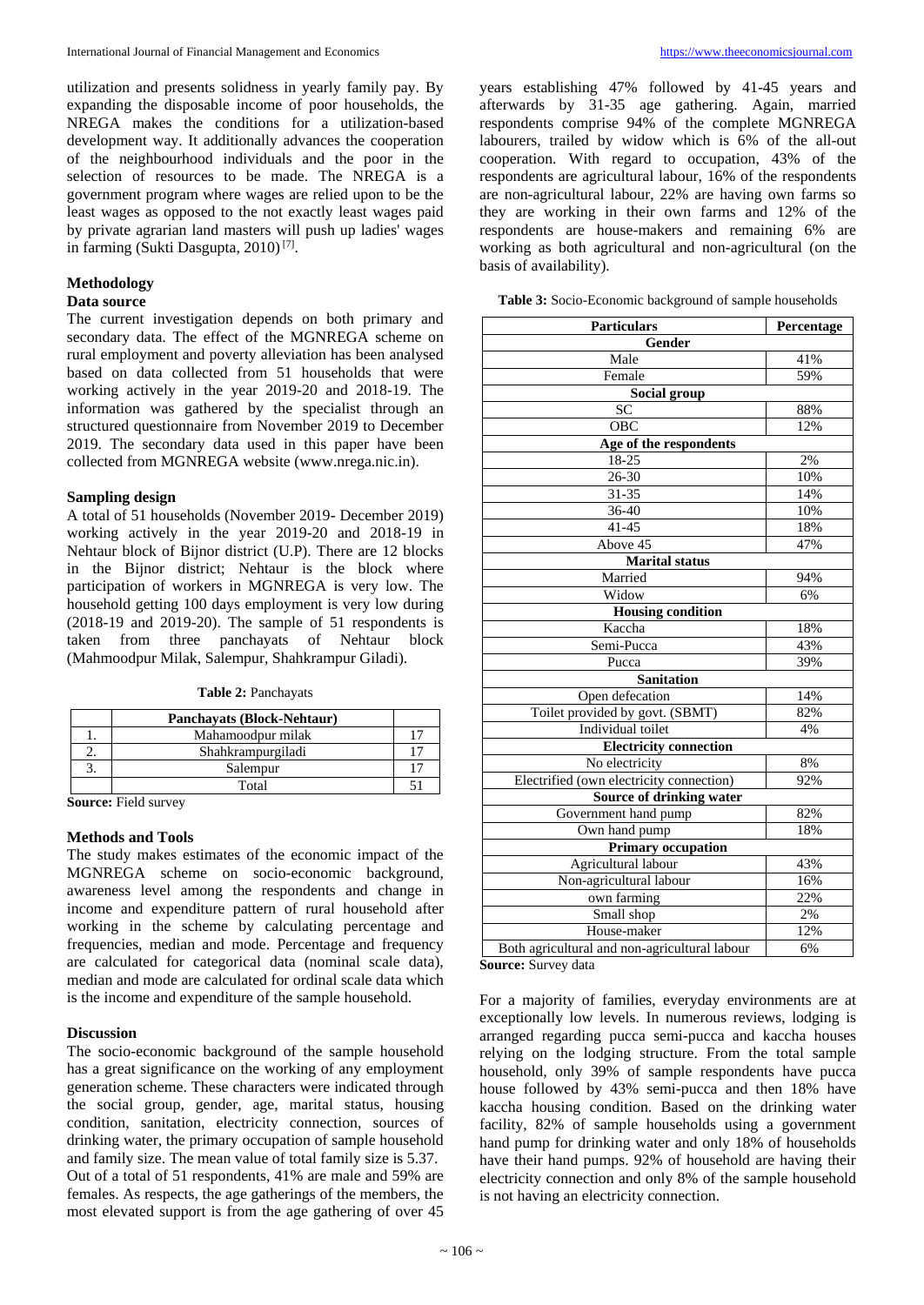## **Sanitation**

The absence of toilet and restroom office is troubling for ladies who can't utilize open spaces as unreservedly as men can in the day time and need to stand by till after nightfall. This is likewise loaded down with wellbeing danger to ladies in need of restroom and washroom offices in both country and metropolitan territories. As indicated by 'The National Annual Rural Sanitation Survey (NARSS), 2018- 19' 93% of families in country India approach latrines. Since the dispatch of the Swachh Bharat Mission, the conduct of countless individuals for latrine access and use has been changed. Table 3 shows that from total sample households 82% of rural households have the government provide toilets (made under SBM), only 4% have their individual toilet, and 14% households did not have toilets.

#### **Awareness**

Awareness is one of the serious issues with the MGNREGA scheme. Rural individuals are extremely less aware of the

provisions and guidelines of the scheme. During our survey, we have asked some questions on awareness about the MGNREGA scheme. The awareness level of the beneficiaries about different facilities and entitlements under the provisions of the Act as can be inferred from the information presented in Table 4 cannot be termed as satisfactory. Table 4 represents the awareness level of the beneficiary household towards MGNREGA scheme provisions. 78% of sample household says that there is no difference between the wages paid to men and 90% household said that they did not get 100 days to work in a year and 94% households said that work under the scheme is not available throughout the year. This shows that the MGNREGA conspire is someplace neglect to give 100 days of work to country rural families. From the table, it is noted that 100% of the respondent says they did not get the freedom to the choice of time duration and did not get any treatment in case of an injury at the worksite and 37% household did not get a job within 15 days of registration.

| Table 4: Awareness level of beneficiary respondents |  |  |  |  |  |  |
|-----------------------------------------------------|--|--|--|--|--|--|
|-----------------------------------------------------|--|--|--|--|--|--|

|                                                                 | <b>Frequency/Percentage</b> |           |  |
|-----------------------------------------------------------------|-----------------------------|-----------|--|
|                                                                 | Yes                         | No.       |  |
| Do you get job within 15 days of registration                   | 14(28%)                     | 37 (72%)  |  |
| Did you got 100 days of work                                    | $5(10\%)$                   | 46 (90%)  |  |
| Is there any difference between the wages paid to men and women | 11(22%)                     | 40 (78%)  |  |
| Do you get freedom to make choice of time duration              |                             | 51 (100%) |  |
| Do you get Medical treatment in case of any injury at worksite  |                             | 51 (100%) |  |
| Discrimination on the work site                                 | $_{0}$                      | 51 (100%) |  |
| Work under MGNREGA scheme is available throughout the year      | 3(6%)                       | 48 (94%)  |  |
| Do you participate in gram sabha meeting                        | 31 (61%)                    | 20 (39%)  |  |

**Source:** Survey data

# **Annual income and expenditure of sample HH before and after MGNREGA**

# **Change in income level**

MGNREGA enables the rural households to enhance their income levels with the provisions like 100 days wage in agriculture lean season, equal and minimum wage rate to men and women, worksite facility and timely wage. Figure 1 and 2 represent the annual income of the sample households before and after participation of MGNREGA. It is evident from the figures 1 and 2 that, the households below Rs. 10,000 and Rs. 10,001 to 20,000 annual incomes before MGNREGA were zero percent and 6% respectively

where the household for same income level after participation of MGNREGA were zero percent and 2% respectively. The households between Rs. 20,001-30,000 and Rs. 30,001-40,000 annual incomes before MGNREGA were 47% and 20% respectively whereas the households for the same income level after participation of MGNREGA were 12% and 55% respectively. The households belong to above Rs. 40,000 annual incomes before MGNREGA were 28% and after participation of MGNREGA were 31%. It is concluded from the survey data, that the income level of sample households has been increased significantly after their participation in MGNREGA.



**Source:** Survey data

**Fig 1-2:** Annual income of HH before MGNREG and Annual income of HH before MGNREGA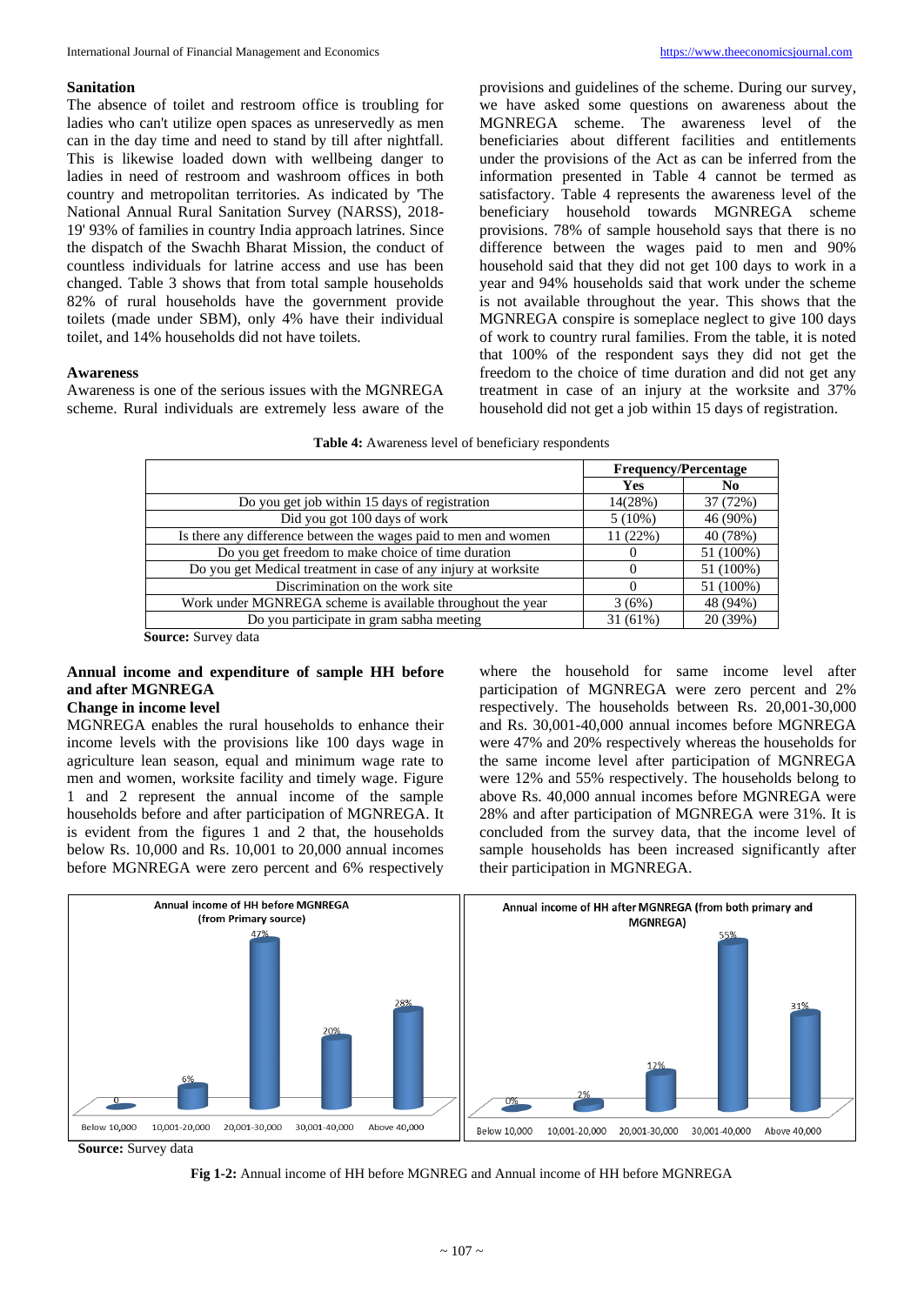#### **Change in expenditure pattern**

Figure 3 and 4 represent the annual expenditure of the sample households before and after the participation of MGNREGA. The households below Rs. 10,000 and Rs. 10,001-20,000 annual expenditures before MGNREGA were zero per cent and 6% respectively where the household for the same expenditure level after the participation of MGNREGA was zero per cent and 6% respectively. The households between Rs. 20,001-30,000 and Rs. 30,001- 40,000 annual expenditures before MGNREGA were 39%

and 22% respectively whereas the households for the same expenditure level after the participation of MGNREGA were 39% and 22% respectively. The households belong to above Rs. 40,000 annual expenditures before MGNREGA were 33% and after the participation of MGNREGA were 33%. The results show that the level of expenditure in terms of money did not change before and after participating in The MGNREGA scheme. The annual expenditure of the sample household is more than the annual income of the sample households.



**Source:** Survey data

**Fig 3-4:** Annual Expenditure of HH before MGNREG and Annual Expenditure of HH before MGNREGA

## **Expenditure of family after working under MGNREGA**

As financial conditions improve, an expanding number of families relate themselves with different families regarding ownership of specific products and resources. There is a significantly positive change in the expenditure of sample household after working under MGNREGA. Households have started using their increased income (basically earn from MGNREGA employment) towards the purchase of durable goods, agriculture and health care and medicine.

**Table 5:** Change in expenditure of your family after working under MGNREGA (in the last 12 months)

|                                                                  | <b>Frequency/Percentage</b> | <b>Frequency/Percentage</b> |
|------------------------------------------------------------------|-----------------------------|-----------------------------|
|                                                                  | Yes                         | No                          |
| Expenditure on health care/medicines after working under MGNREGA | 32 (63%)                    | 19(37%)                     |
| Expenditure on Agricultural after working under MGNREGA          | 32 (63%)                    | 19(37%)                     |
| Expenditure on heath durable goods after working under MGNREGA   | 32 (63%)                    | 19 (37%)                    |

**Source:** Survey data

# **Conclusion**

The impact of MGNREGA on the employment and expenditure pattern of the household is not satisfactory. The field data suggested that there is significant scope for improvement with regards to the implementation of the provisions of the act especially concerning the provision of getting a job within 15 days of registration and getting 100 days of work in a year. The examination shows that the MGNREGA plot is someplace neglect to give 100 days of work to country families because 90% of the sample households didn't get 100 days of compensation work in a year. From the primary data, it is concluded that the primary income of the household after working under the scheme has been an increase. From the total sample household, 82 per cent of rural household use government-provided toilets for defecation (Swatch Bharat Mission Toilet). There is a significantly positive change in the expenditure of the sample household after working under MGNREGA. The majority of the sample household with 78% says that there is no difference between wages paid to men and women. It is concluded from the survey data, that the income level of sample households has been increased significantly after they participated in MGNREGA.

## **Acknowledgement**

The research paper is unique and self-driven from the primary as well as secondary data from available literature. Any similarity with other research is may because of the reviewing the literature for which credit was given through citation.

#### **References**

- 1. Narasima D, Reddy AA. The Impact of Mahatma Gandhi National Rural Employment Guarantee Act (MGNREGA) on Rural Labor Markets and Agriculture. Indian Review, Taylor & Francis Group. 2014;13:3.
- 2. Aggarwal A. Fairness of minimum wages for MGNREGA. Economic and Political Weekly, 2017, 52(44).
- 3. Farooquee AA. Policy Implementation and Impact Review: A Case of MGNREGA in India. Mediterranean Journal of Social Sciences, MCSER Publishing, Rome-Italy, 2013, 4(13).
- 4. K Kareemulla PS. Impact of National Rural Employment Guarantee Schemein India on Rural Poverty and Food Security. Current Agriculture Research Journal. 2013;1(1):13-28.